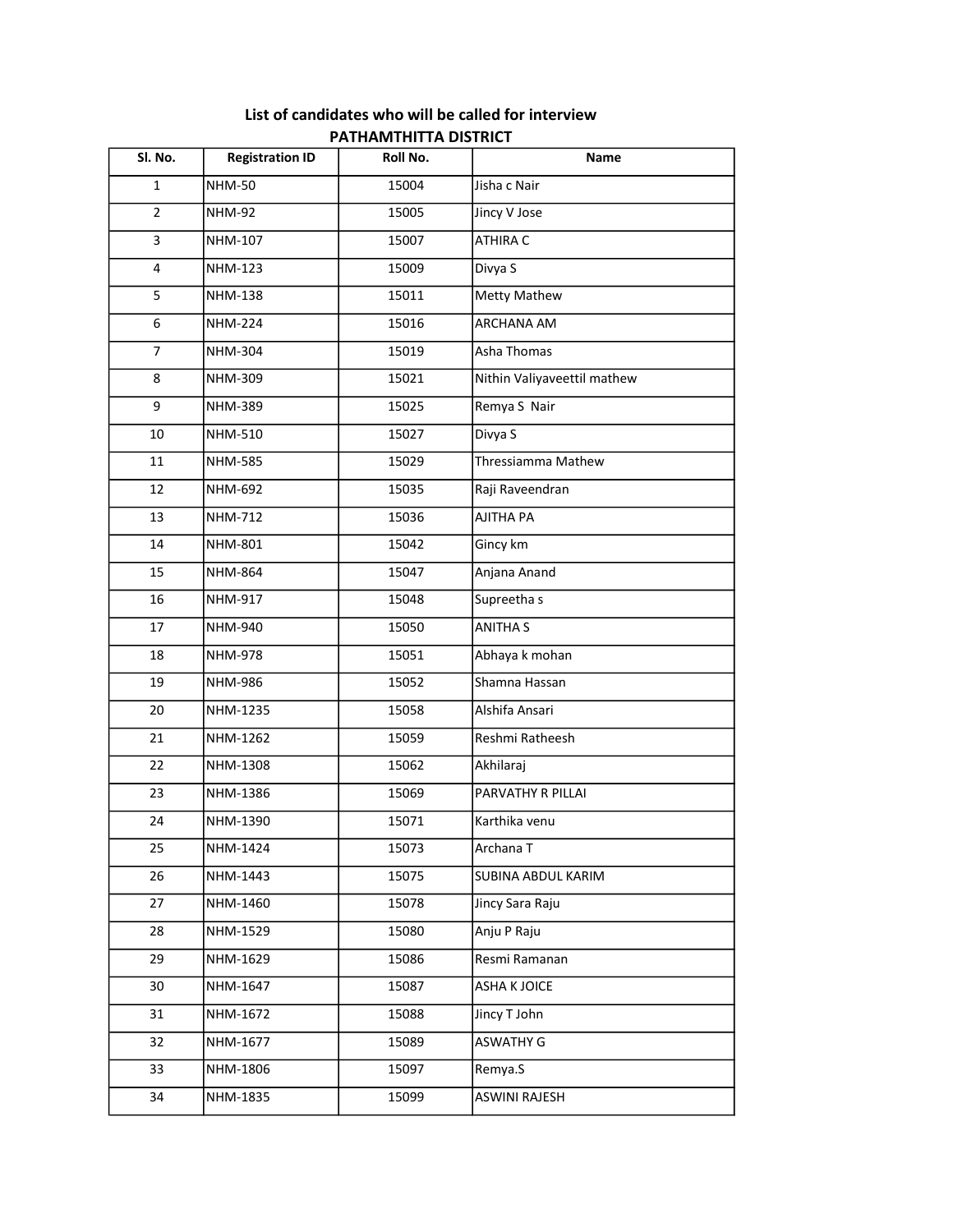| 35 | NHM-1931 | 15103 | Suby George           |
|----|----------|-------|-----------------------|
| 36 | NHM-2018 | 15108 | Arya S                |
| 37 | NHM-2023 | 15109 | Ruhama Eldo           |
| 38 | NHM-2030 | 15110 | Lijo joy              |
| 39 | NHM-2036 | 15111 | Sowmya S              |
| 40 | NHM-2116 | 15118 | SINI RACHEL MATHEW    |
| 41 | NHM-2127 | 15120 | Jency John            |
| 42 | NHM-2265 | 15126 | SOUMYA M              |
| 43 | NHM-2285 | 15128 | Sreevidya V           |
| 44 | NHM-2286 | 15129 | SANTHI G              |
| 45 | NHM-2398 | 15136 | Jelcy John            |
| 46 | NHM-2415 | 15138 | VIDYA S               |
| 47 | NHM-2731 | 15153 | Shibi S Pillai        |
| 48 | NHM-2762 | 15158 | SREETHIMOL M S        |
| 49 | NHM-2849 | 15162 | Raji krishnan         |
| 50 | NHM-2850 | 15163 | SOUMYA S SUDHAKARAN   |
| 51 | NHM-2906 | 15169 | <b>ARCHANA SURESH</b> |
| 52 | NHM-2946 | 15172 | SMITHA THANKACHAN     |
| 53 | NHM-3143 | 15180 | SAJNA SULAIMAN        |
| 54 | NHM-3175 | 15183 | ANJANA K PILLAI       |
| 55 | NHM-3197 | 15184 | <b>SUFINA SAMAD</b>   |
| 56 | NHM-3259 | 15188 | ATHIRA RAGHAVAN       |
| 57 | NHM-3303 | 15189 | Siji George           |
| 58 | NHM-3399 | 15192 | CHINNU S              |
| 59 | NHM-3552 | 15197 | ANSIYA N              |
| 60 | NHM-3553 | 15198 | LIJI DAS              |
| 61 | NHM-3583 | 15200 | Sandhya. V. S         |
| 62 | NHM-3601 | 15202 | Meera Rajan           |
| 63 | NHM-3632 | 15205 | Ardra P               |
| 64 | NHM-3799 | 15208 | Shine g varghese      |
| 65 | NHM-3823 | 15210 | Rajika Rajan          |
| 66 | NHM-3928 | 15214 | ASEENTHA C A          |
| 67 | NHM-3953 | 15216 | Shemeya . S           |
| 68 | NHM-4039 | 15223 | Jisha R Raj           |
| 69 | NHM-4183 | 15231 | Meghala Chandran      |
| 70 | NHM-4510 | 15243 | Linu Elsa Mathew      |
| 71 | NHM-4546 | 15245 | Shereena m s          |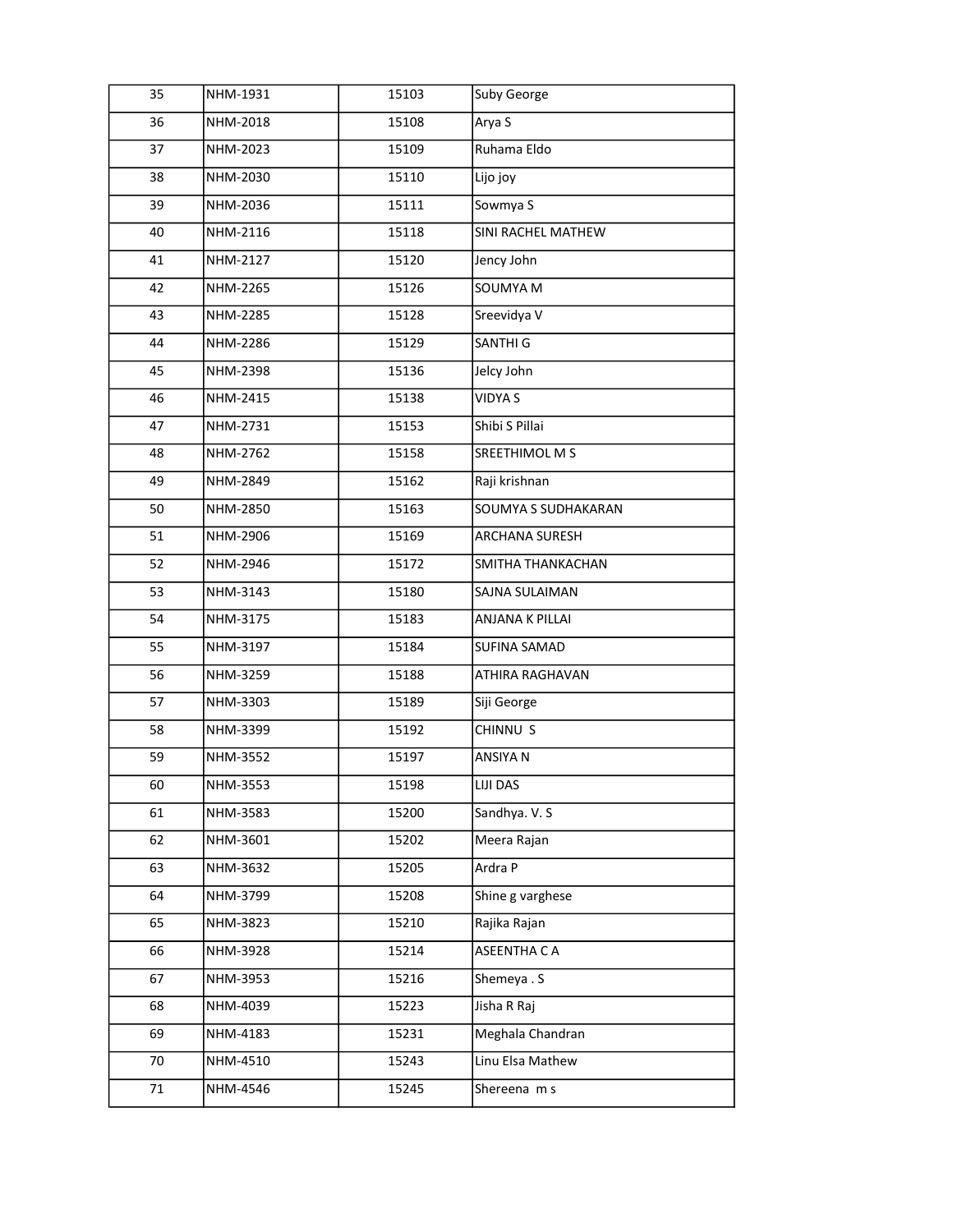| 72  | NHM-4823 | 15257 | Princy Susan Cherian        |
|-----|----------|-------|-----------------------------|
| 73  | NHM-4825 | 15258 | <b>ANIAMMA PETER</b>        |
| 74  | NHM-4839 | 15259 | JEENA P RAJAN               |
| 75  | NHM-5092 | 15272 | <b>LEENA P SAMUEL</b>       |
| 76  | NHM-5123 | 15275 | Reshma Raveendran           |
| 77  | NHM-5186 | 15280 | <b>MUBINAS</b>              |
| 78  | NHM-5215 | 15283 | Preseetha Presad            |
| 79  | NHM-5261 | 15285 | Neetha Vijayan              |
| 80  | NHM-5264 | 15286 | NEJEENA A H                 |
| 81  | NHM-5345 | 15293 | Lakshmi s pillai            |
| 82  | NHM-5368 | 15295 | Jincy pt                    |
| 83  | NHM-5432 | 15303 | <b>ASWATHY BOSE</b>         |
| 84  | NHM-5498 | 15309 | PRIYA A                     |
| 85  | NHM-5565 | 15311 | <b>DEEPIKA G</b>            |
| 86  | NHM-5717 | 15318 | <b>VRINDHA SUSAN CHACKO</b> |
| 87  | NHM-5773 | 15319 | Arsha ms                    |
| 88  | NHM-5807 | 15321 | MANJU GOPINATH              |
| 89  | NHM-5821 | 15322 | DHANYA B PILLAI             |
| 90  | NHM-5840 | 15324 | <b>MAYA G NAIR</b>          |
| 91  | NHM-5846 | 15325 | <b>RINCY VARGHESE</b>       |
| 92  | NHM-5854 | 15326 | DIVYAMOL D                  |
| 93  | NHM-5898 | 15327 | ANISHA ANAND                |
| 94  | NHM-5938 | 15329 | REHNA RASHEED R             |
| 95  | NHM-5944 | 15331 | Elizabath jensy m j         |
| 96  | NHM-6069 | 15341 | <b>ASWATHY S</b>            |
| 97  | NHM-6259 | 15353 | Aswani.k                    |
| 98  | NHM-6272 | 15354 | KAVITHA G KARTHA            |
| 99  | NHM-6349 | 15356 | NEETHU K HABEEB             |
| 100 | NHM-6461 | 15362 | SREE LEKSHMI S              |
| 101 | NHM-6465 | 15363 | Sasikala. S                 |
| 102 | NHM-6518 | 15365 | Aswathymol V K              |
| 103 | NHM-6546 | 15368 | Jessy Mary Thomas           |
| 104 | NHM-6667 | 15373 | Asha Ashok                  |
| 105 | NHM-6873 | 15384 | Simjamol J Sam              |
| 106 | NHM-6908 | 15386 | GISHA ELIZABETH JOSEPH      |
| 107 | NHM-6943 | 15388 | Chinju Sara Raju            |
| 108 | NHM-6979 | 15391 | NISHAMOL.T.N                |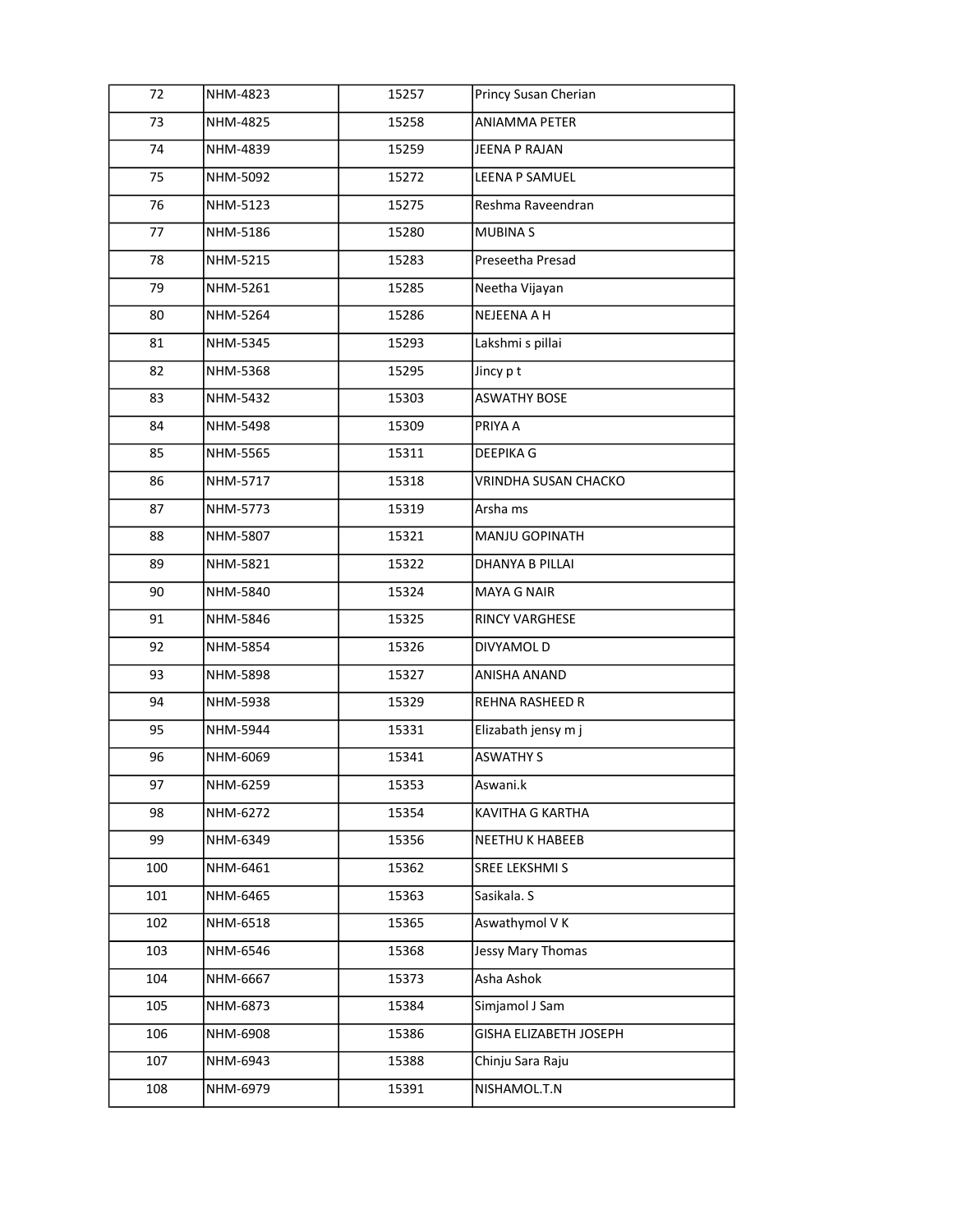| 109 | NHM-7456  | 15421 | Anju P R                |
|-----|-----------|-------|-------------------------|
| 110 | NHM-7471  | 15423 | SALINI K GOPINADHAN     |
| 111 | NHM-7489  | 15426 | LINCY ANNAMMA SAMUEL    |
| 112 | NHM-7710  | 15437 | Sheeba A                |
| 113 | NHM-7740  | 15439 | RESMI.S                 |
| 114 | NHM-7788  | 15441 | SHYJA S                 |
| 115 | NHM-7883  | 15447 | <b>NEETHUP</b>          |
| 116 | NHM-7901  | 15449 | LEKSHMI V NAIR          |
| 117 | NHM-7985  | 15455 | SOORYA S                |
| 118 | NHM-8100  | 15461 | RUKSANA SALIM           |
| 119 | NHM-8115  | 15463 | SOUMYA BABU             |
| 120 | NHM-8158  | 15467 | LAKSHMY RAJAN           |
| 121 | NHM-8192  | 15470 | <b>SREEDEVI K.P</b>     |
| 122 | NHM-8310  | 15474 | Shalja S Kumar          |
| 123 | NHM-8312  | 15475 | Parvathi Mohan          |
| 124 | NHM-8392  | 15478 | Renju Bijoy             |
| 125 | NHM-8398  | 15480 | Ancy Stephen            |
| 126 | NHM-8483  | 15485 | Sindhu Francis          |
| 127 | NHM-8585  | 15489 | <b>LIBY ELSY THOMAS</b> |
| 128 | NHM-8695  | 15497 | Akhil Das               |
| 129 | NHM-8919  | 15505 | Neenu Anna Kurian       |
| 130 | NHM-9066  | 15516 | ARYA REVINDRAN          |
| 131 | NHM-9178  | 15525 | DHANYA YESODHARAN       |
| 132 | NHM-9222  | 15528 | Jemin suresh            |
| 133 | NHM-9251  | 15529 | AKHIL S                 |
| 134 | NHM-9486  | 15548 | ASWATHY K GOPINADHAN    |
| 135 | NHM-9701  | 15562 | JESNA JOY               |
| 136 | NHM-9859  | 15567 | SAHEETHA RAHUMAN        |
| 137 | NHM-9992  | 15573 | DIVYA S                 |
| 138 | NHM-10049 | 15576 | SAJANA SHAJAHAN         |
| 139 | NHM-10214 | 15587 | VIDYA V NAIR            |
| 140 | NHM-10251 | 15591 | RAJI K R                |
| 141 | NHM-10260 | 15592 | NADISHA N               |
| 142 | NHM-10393 | 15599 | ANNAMMA KURIAKOSE       |
| 143 | NHM-10441 | 15601 | SONU ABRAHAM            |
| 144 | NHM-10493 | 15605 | RESHMA RAJ              |
| 145 | NHM-10642 | 15611 | DHANYA SAMBASIVAN       |
|     |           |       |                         |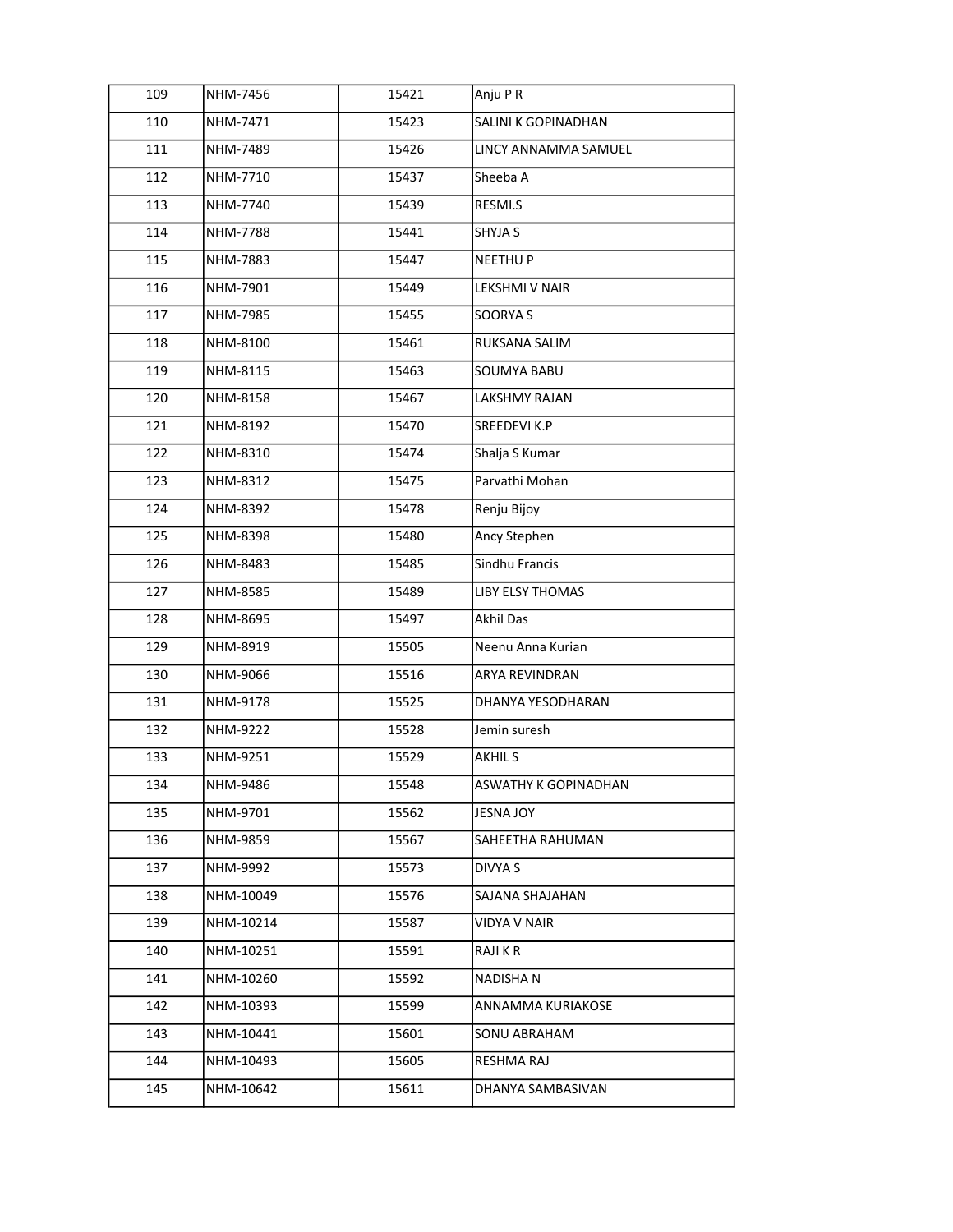| 146 | NHM-10655 | 15613 | Drishya Anil              |
|-----|-----------|-------|---------------------------|
| 147 | NHM-10666 | 15614 | SHEHENAMOL M H            |
| 148 | NHM-10715 | 15617 | Anju. B                   |
| 149 | NHM-10812 | 15624 | STEPHY JOHN               |
| 150 | NHM-11052 | 15628 | <b>SHEENA T GEORGE</b>    |
| 151 | NHM-11074 | 15631 | Merin thomas              |
| 152 | NHM-11209 | 15635 | Shajitha k s              |
| 153 | NHM-11250 | 15637 | SREELEKHAPT               |
| 154 | NHM-11334 | 15645 | <b>ASWATHY K S</b>        |
| 155 | NHM-11478 | 15652 | SINIMOL K A               |
| 156 | NHM-11510 | 15654 | <b>BEENA RAJAN</b>        |
| 157 | NHM-11545 | 15658 | ANSA V JOHN               |
| 158 | NHM-11589 | 15662 | Unnimaya K S              |
| 159 | NHM-11613 | 15664 | SIJI RACHEL MATHEW        |
| 160 | NHM-11676 | 15669 | <b>SUDHANYA S NAIR</b>    |
| 161 | NHM-11702 | 15670 | <b>SINDHUKS</b>           |
| 162 | NHM-11799 | 15678 | RAJI.G                    |
| 163 | NHM-11826 | 15682 | <b>REENA ROY</b>          |
| 164 | NHM-12075 | 15692 | <b>ASHAT</b>              |
| 165 | NHM-12229 | 15703 | SAJNA SAJEEVAN            |
| 166 | NHM-12306 | 15708 | MAHESWARY S MANOHARAN     |
| 167 | NHM-12420 | 15717 | Seema P S                 |
| 168 | NHM-12549 | 15725 | SIJI GEORGE               |
| 169 | NHM-12821 | 15737 | AJITH S                   |
| 170 | NHM-13002 | 15746 | <b>KRISHNAJA K PILLAI</b> |
| 171 | NHM-13035 | 15747 | LINCY T CHACKO            |
| 172 | NHM-13158 | 15752 | SREEJA SREEDHAR           |
| 173 | NHM-13215 | 15755 | ASHA A                    |
| 174 | NHM-13266 | 15759 | REMYA CHANDRAN            |
| 175 | NHM-13547 | 15770 | ARCHANA K                 |
| 176 | NHM-13772 | 15778 | STEPHY JOSE               |
| 177 | NHM-13783 | 15779 | Chinchu Chandran          |
| 178 | NHM-13813 | 15782 | Sujitha Surendran         |
| 179 | NHM-13899 | 15788 | Annu Maria Jose           |
| 180 | NHM-13904 | 15790 | <b>BEENA SHAMEER</b>      |
| 181 | NHM-13938 | 15793 | Rajimol E R               |
| 182 | NHM-13956 | 15794 | SHABEENA KASIM S          |
|     |           |       |                           |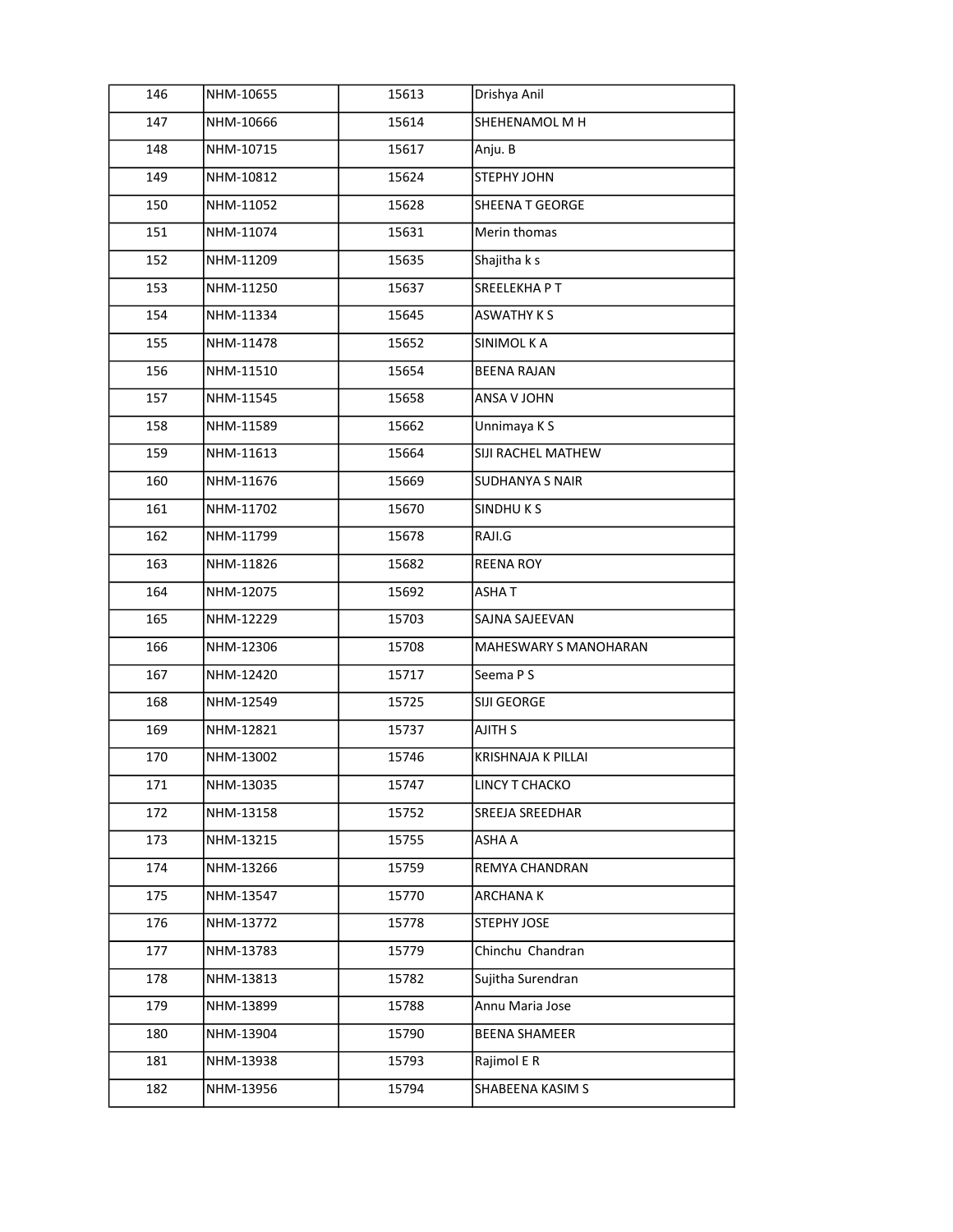| 183 | NHM-13980 | 15797 | <b>LUCY SARA JOHN</b>   |
|-----|-----------|-------|-------------------------|
| 184 | NHM-13990 | 15798 | ANJALI K AJITH          |
| 185 | NHM-14612 | 15826 | <b>BINNY PHILIP</b>     |
| 186 | NHM-14625 | 15828 | Sharanya s kumar        |
| 187 | NHM-14628 | 15830 | AKSHARA M RAVI          |
| 188 | NHM-14713 | 15835 | SHEENA MATHEW           |
| 189 | NHM-14752 | 15837 | Ponni sreejith          |
| 190 | NHM-14802 | 15842 | <b>ARCHANA S NAIR</b>   |
| 191 | NHM-14813 | 15844 | VISHNU PRIYA G          |
| 192 | NHM-14842 | 15848 | SIJI K SAMUEL           |
| 193 | NHM-15081 | 15868 | <b>SUMITHA MOHAN</b>    |
| 194 | NHM-15223 | 15875 | ASWATHY DHARMARAJ       |
| 195 | NHM-15321 | 15884 | Merlyn Mathew           |
| 196 | NHM-15465 | 15892 | AISWARYA LAKSHMI PRASAD |
| 197 | NHM-15576 | 15896 | <b>JYOTHILEKSHMI S</b>  |
| 198 | NHM-15656 | 15899 | <b>NISSAMOLE</b>        |
| 199 | NHM-15722 | 15902 | LIJI RAJU               |
| 200 | NHM-15838 | 15908 | Sruthi sili raj         |
| 201 | NHM-16002 | 15916 | Dixi Daniel             |
| 202 | NHM-16133 | 15919 | shyne t k               |
| 203 | NHM-16387 | 15926 | Sheena.A                |
| 204 | NHM-16472 | 15928 | Karthika S              |
| 205 | NHM-16826 | 15942 | Jincy Winson            |
| 206 | NHM-16843 | 15944 | NEENUMOL ANIYAN         |
| 207 | NHM-16941 | 15946 | Elizabeth Varghese      |
| 208 | NHM-17127 | 15959 | Sreekala.s              |
| 209 | NHM-17139 | 15960 | <b>BIBITHA T BABY</b>   |
| 210 | NHM-17464 | 15979 | <b>BINCY MATHEW</b>     |
| 211 | NHM-17655 | 15987 | TINTU PAUL              |
| 212 | NHM-17666 | 15988 | REENA THOMAS            |
| 213 | NHM-17720 | 15993 | archana m a             |
| 214 | NHM-17852 | 16002 | AKHILA S                |
| 215 | NHM-17907 | 16009 | ANUSHA M VIJAYAN        |
| 216 | NHM-18187 | 16025 | SIJIMOL VARGHESE        |
| 217 | NHM-18228 | 16028 | JEMI ANN JAMES          |
| 218 | NHM-18335 | 16035 | SARAMMA THOMAS          |
| 219 | NHM-18344 | 16036 | BIJI.V.K                |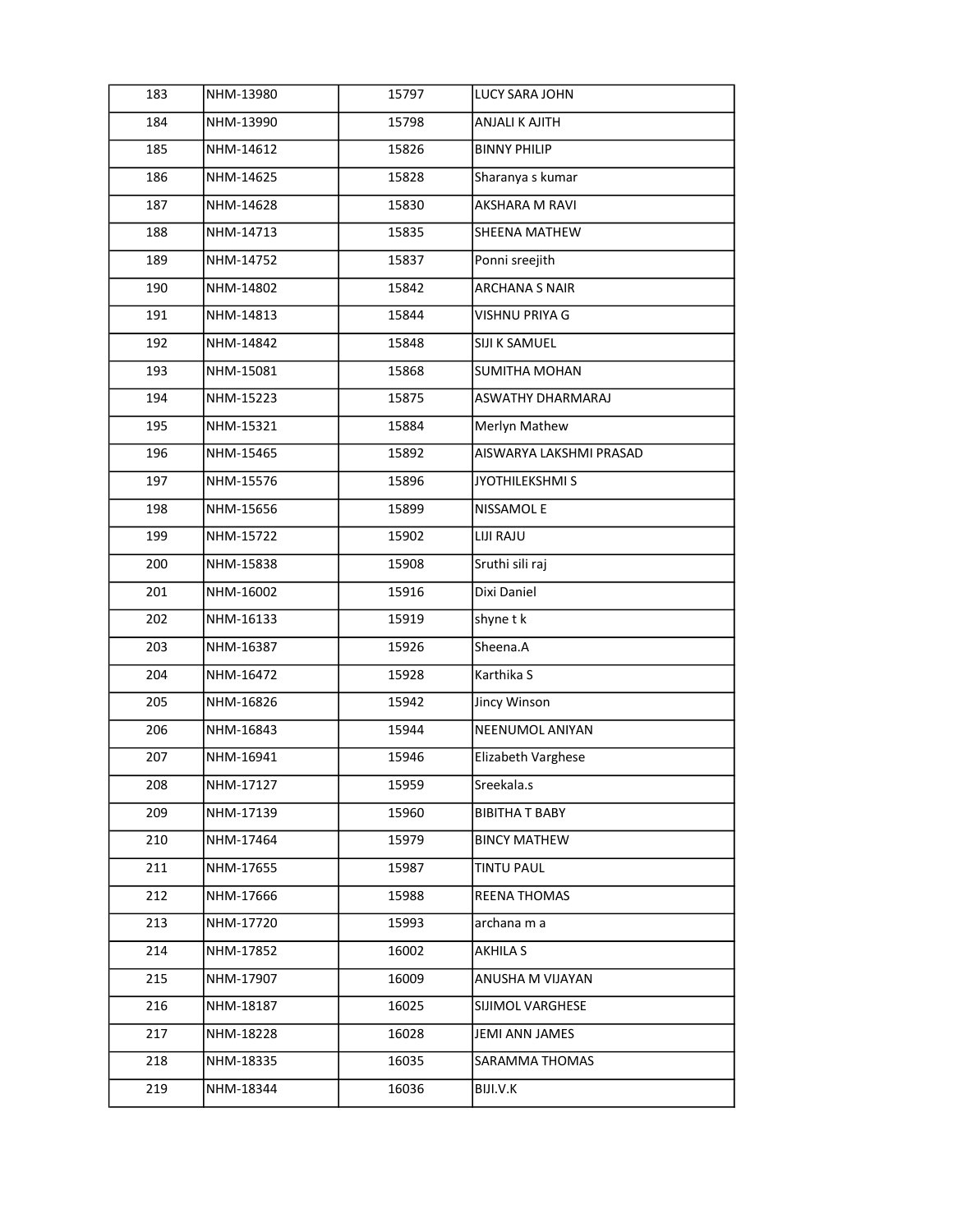| 220 | NHM-18348 | 16037 | ABEENA IBRAHIM         |
|-----|-----------|-------|------------------------|
| 221 | NHM-18362 | 16039 | SALEENAMOL K A         |
| 222 | NHM-18548 | 16047 | ANU P                  |
| 223 | NHM-18555 | 16048 | <b>SINIMOL MS</b>      |
| 224 | NHM-18593 | 16051 | Sujitha M              |
| 225 | NHM-18611 | 16054 | SOUMYA PURUSHOTHAMAN   |
| 226 | NHM-18708 | 16058 | NEETHURS               |
| 227 | NHM-18871 | 16065 | Alka Jubin             |
| 228 | NHM-19110 | 16076 | Kavya Raj N            |
| 229 | NHM-19671 | 16096 | VIJEETHA KUMARI V      |
| 230 | NHM-19696 | 16100 | PRIJITH P KUMAR        |
| 231 | NHM-19784 | 16107 | Asha Jose              |
| 232 | NHM-19932 | 16111 | <b>VIDYA K VIJAYAN</b> |
| 233 | NHM-20175 | 16124 | Jyothi k mani          |
| 234 | NHM-20219 | 16125 | RADHIKA RANI S.K       |
| 235 | NHM-20326 | 16131 | <b>BENCYMOL M</b>      |
| 236 | NHM-20342 | 16132 | <b>RESHMI S NAIR</b>   |
| 237 | NHM-20406 | 16138 | <b>TEENA THOMAS</b>    |
| 238 | NHM-20478 | 16143 | Shino P S              |
| 239 | NHM-20702 | 16159 | <b>RAKHI R KURUP</b>   |
| 240 | NHM-20718 | 16160 | SANDHYA RANI NA        |
| 241 | NHM-21098 | 16173 | Ashakrishna S          |
| 242 | NHM-21221 | 16179 | <b>DINNY CP</b>        |
| 243 | NHM-21274 | 16180 | Jensy joy              |
| 244 | NHM-21464 | 16188 | Libi Benedict          |
| 245 | NHM-21523 | 16190 | NISHA M                |
| 246 | NHM-21684 | 16198 | RESMI S                |
| 247 | NHM-21788 | 16204 | Kala Suresan           |
| 248 | NHM-21824 | 16207 | Jeceny Michael         |
| 249 | NHM-21916 | 16211 | <b>SAJANA H</b>        |
| 250 | NHM-22055 | 16224 | Surumi                 |
| 251 | NHM-22095 | 16227 | REENA MATHEW           |
| 252 | NHM-22264 | 16234 | Elizabeth AD           |
| 253 | NHM-22389 | 16245 | ANUSHAMOL K N          |
| 254 | NHM-22422 | 16248 | SHEENA G               |
| 255 | NHM-22426 | 16249 | SHERLY M               |
| 256 | NHM-22452 | 16251 | DIVYA ROSE BABY        |
|     |           |       |                        |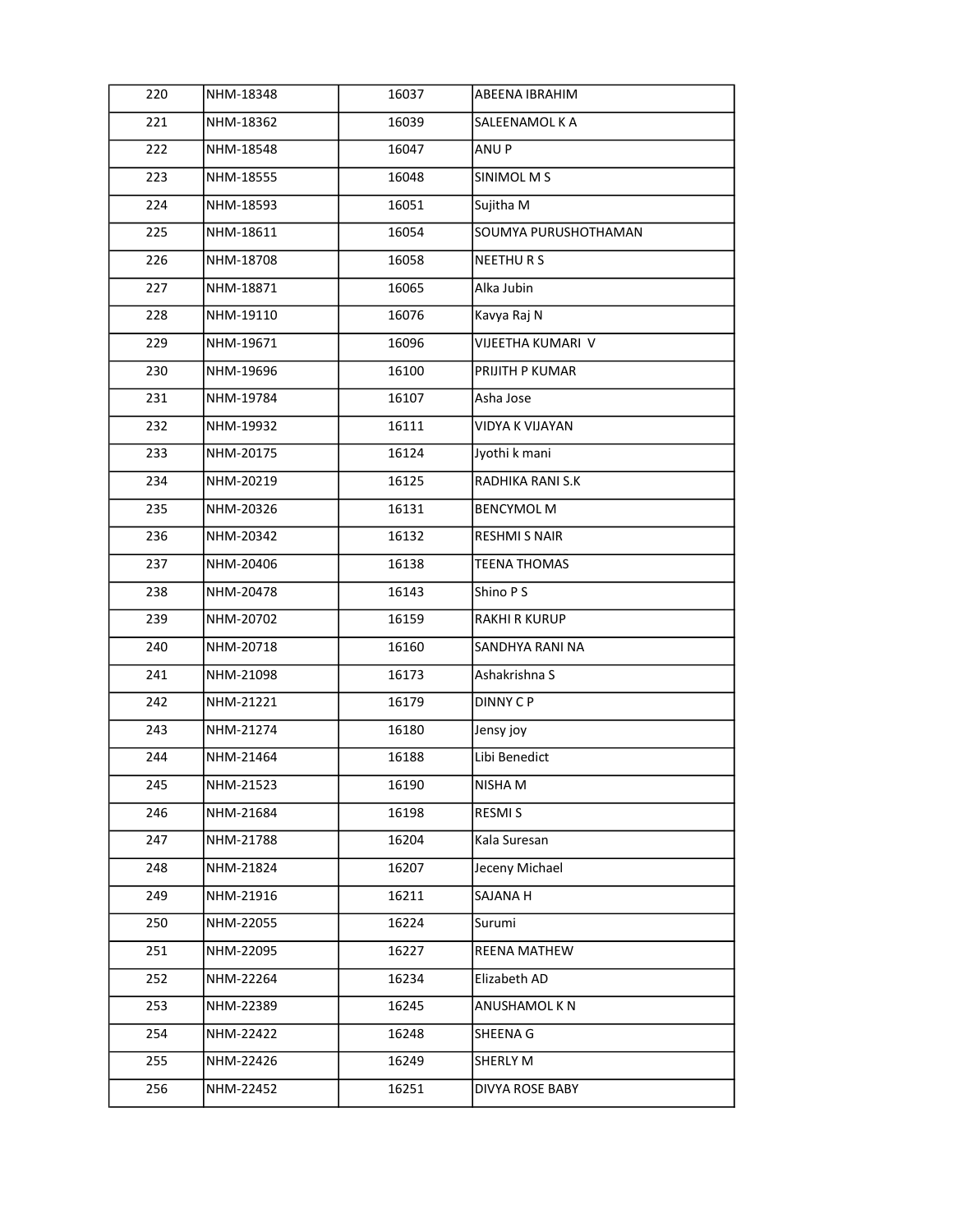| 257 | NHM-22466 | 16252 | SUJINA S.S             |
|-----|-----------|-------|------------------------|
| 258 | NHM-22583 | 16261 | ASHA S                 |
| 259 | NHM-22804 | 16274 | Dhanya Varghese        |
| 260 | NHM-22810 | 16275 | VIDYA V R              |
| 261 | NHM-22835 | 16277 | NEETHU J               |
| 262 | NHM-22889 | 16282 | Raji p nair            |
| 263 | NHM-23135 | 16288 | REMYA KRISHNAN R       |
| 264 | NHM-23151 | 16290 | CHINCHU M NAIR         |
| 265 | NHM-23199 | 16293 | Soniya pachavanal      |
| 266 | NHM-23406 | 16300 | <b>ASWATHY P R</b>     |
| 267 | NHM-23538 | 16305 | <b>Bipin Mathew</b>    |
| 268 | NHM-23677 | 16309 | Tiji Titus             |
| 269 | NHM-23686 | 16310 | S REMYA                |
| 270 | NHM-23733 | 16311 | <b>BIJIMOL B</b>       |
| 271 | NHM-23862 | 16316 | <b>MERCY B THOMAS</b>  |
| 272 | NHM-24194 | 16332 | <b>NEETHU R KURUP</b>  |
| 273 | NHM-24435 | 16342 | GIBI G                 |
| 274 | NHM-24535 | 16346 | <b>ASWATHY KV</b>      |
| 275 | NHM-24744 | 16359 | <b>SURYA SAJI</b>      |
| 276 | NHM-24770 | 16362 | MEHANAZ SHIBU          |
| 277 | NHM-24838 | 16364 | SOUMYA SOMAN V S       |
| 278 | NHM-25095 | 16376 | MANJU MOHAN            |
| 279 | NHM-25574 | 16398 | <b>SHERIN BABU</b>     |
| 280 | NHM-25591 | 16401 | NISHA SAMUEL           |
| 281 | NHM-25638 | 16405 | JINCY PHILOMINA D CRUZ |
| 282 | NHM-25759 | 16408 | SREENA J M             |
| 283 | NHM-25845 | 16411 | SOUMYA S               |
| 284 | NHM-25942 | 16416 | PREETHY S NAIR         |
| 285 | NHM-25970 | 16417 | <b>FOUSIYA S</b>       |
| 286 | NHM-26052 | 16421 | <b>VEENA V</b>         |
| 287 | NHM-26195 | 16426 | ANGEL SONY.S.R         |
| 288 | NHM-26410 | 16436 | SIBI MUTHALIF          |
| 289 | NHM-26634 | 16444 | Sreejaya s             |
| 290 | NHM-27082 | 16458 | Raji.V.Nair            |
| 291 | NHM-27124 | 16462 | KAVITHA I              |
| 292 | NHM-27217 | 16466 | Ajay R Nair            |
| 293 | NHM-27549 | 16480 | <b>BINI V BABY</b>     |
|     |           |       |                        |